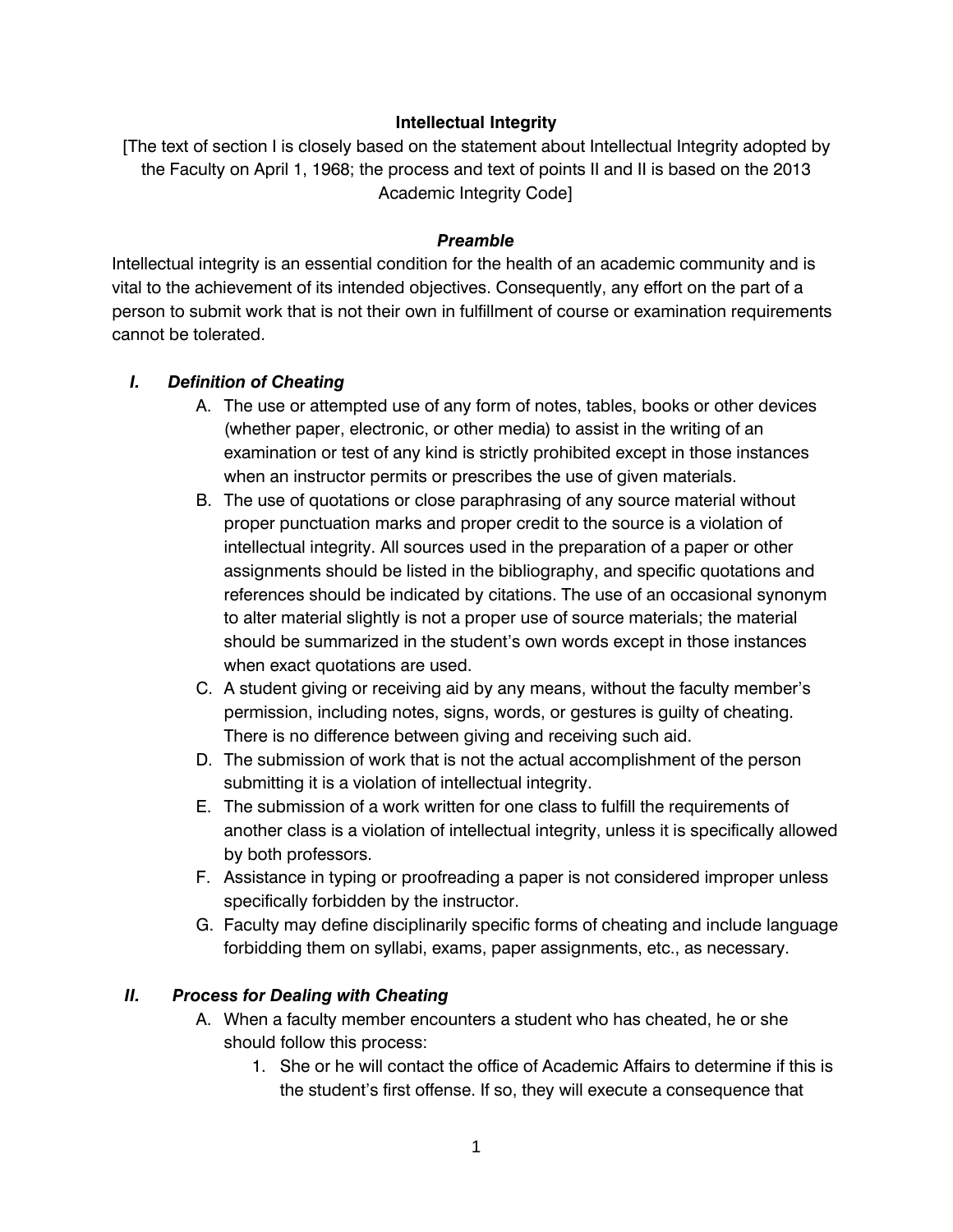seems appropriate. They will submit documentation or evidence of cheating and their punishment to the Office of Academic Affairs within five (5) class days.

- 2. If the incident is not the student's first offense, the faculty member will submit the evidence of cheating to the Office of Academic Affairs, which will investigate the incident and mete out an appropriate punishment. This may include suspension or dismissal.
- B. Appeals Process
	- 1. If a student accepts the finding of cheating and the punishment, no further action is needed.
	- 2. If a student wishes to appeal the finding of cheating and/or the severity of the punishment, they must make an appeal in writing to the Office of Academic Affairs within five (5) class days of receiving notification of the accusation of cheating and punishment.
	- 3. The Office of Academic Affairs will organize a meeting of the Honor Board to hear the student's appeal within five (5) class days. The Honor Board will consist of two students and two faculty members.
	- 4. A Dean from the Office of Academic Affairs will normally chair the hearing.
		- a) If the hearing is an appeal of a second offense punishment (II.A.2), the meeting will be chaired by a faculty member on the Honor Board.
	- 5. At the hearing, the Honor Board will hear from both the faculty member and the student. It will have the opportunity to question each of the parties involved.
	- 6. After the Honor Board's questions have been answered, the faculty member and student will leave. The Board will discuss the case and vote. A simple majority of the Board's voting members will determine the result of the hearing.
	- 7. The Chair of the Board votes only in case of a tie between the other Board members.
	- 8. The Office of Academic Affairs will report the Board's decision to the student as quickly as possible and must do so within five (5) class days.
	- 9. The Board's decision is final.
	- 10. All materials related to Academic Integrity Hearings will be retained by the Office of Academic Affairs for one year after the student graduates and then will be destroyed.
- C. Class Withdraw Policy
	- 1. If the incident is the student's first Honor Code violation and the punishment is a zero (0) on the test or assignment, the student may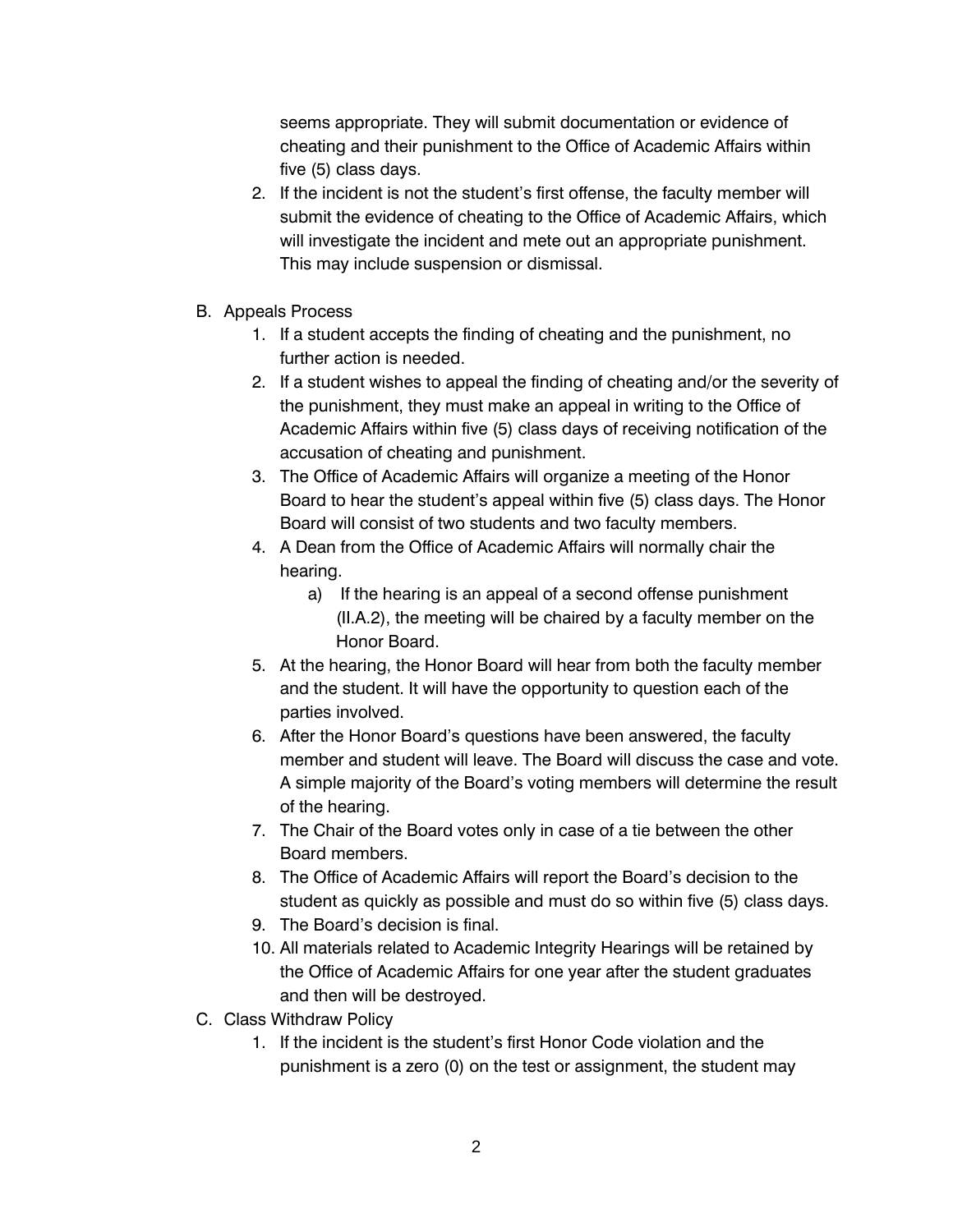withdraw from the class as long as they do so before the withdrawal deadline.

- a) If they have begun the appeal process before the deadline but the Honor Board has not issued a ruling before the deadline, the deadline for that student to withdraw from the class will be extended to the date of the hearing plus six (6) class days.
- 2. If the incident is the student's first Honor Code violation and the punishment is an F in the class, the student may not withdraw from the class.
- 3. If the incident is not the student's first Honor Code violation, they cannot withdraw from the class.

## *III. Honor Board Composition and Duties*

- A. Composition of the Honor Board
	- 1. The Honor Board will be comprised of
		- a) Voting members:
			- (1) three students
			- (2) three faculty members
		- b) A Dean from the Office of Academic Affairs (normally, the Dean of Faculty).

### B. Selection Process

- 1. Student Members:
	- a) The Student Senate will appoint three of its members to serve on the Honor Board, after their spring elections in April.
		- (1) Students must have a cumulative 2.0 GPA and have no Honor Code violations (which will be confirmed by the Office of Academic Affairs) to be able to serve on the Honor Board.
		- (2) Students will serve on the Honor Board from May 1 to April 31.
	- b) If a student position becomes vacant, the Senate will appoint a replacement from among other senators. The replacement must meet the criteria listed above (III.B.1.a.(1)).
- 2. Faculty Members:
	- a) The Office of Academic Affairs will recruit three faculty members to serve on the Honor Board.
		- (1) They will serve staggered three-year terms.
		- (2) If a faculty member position becomes vacant, the Office of Academic Affairs will recruit a replacement to serve the remainder of the term.